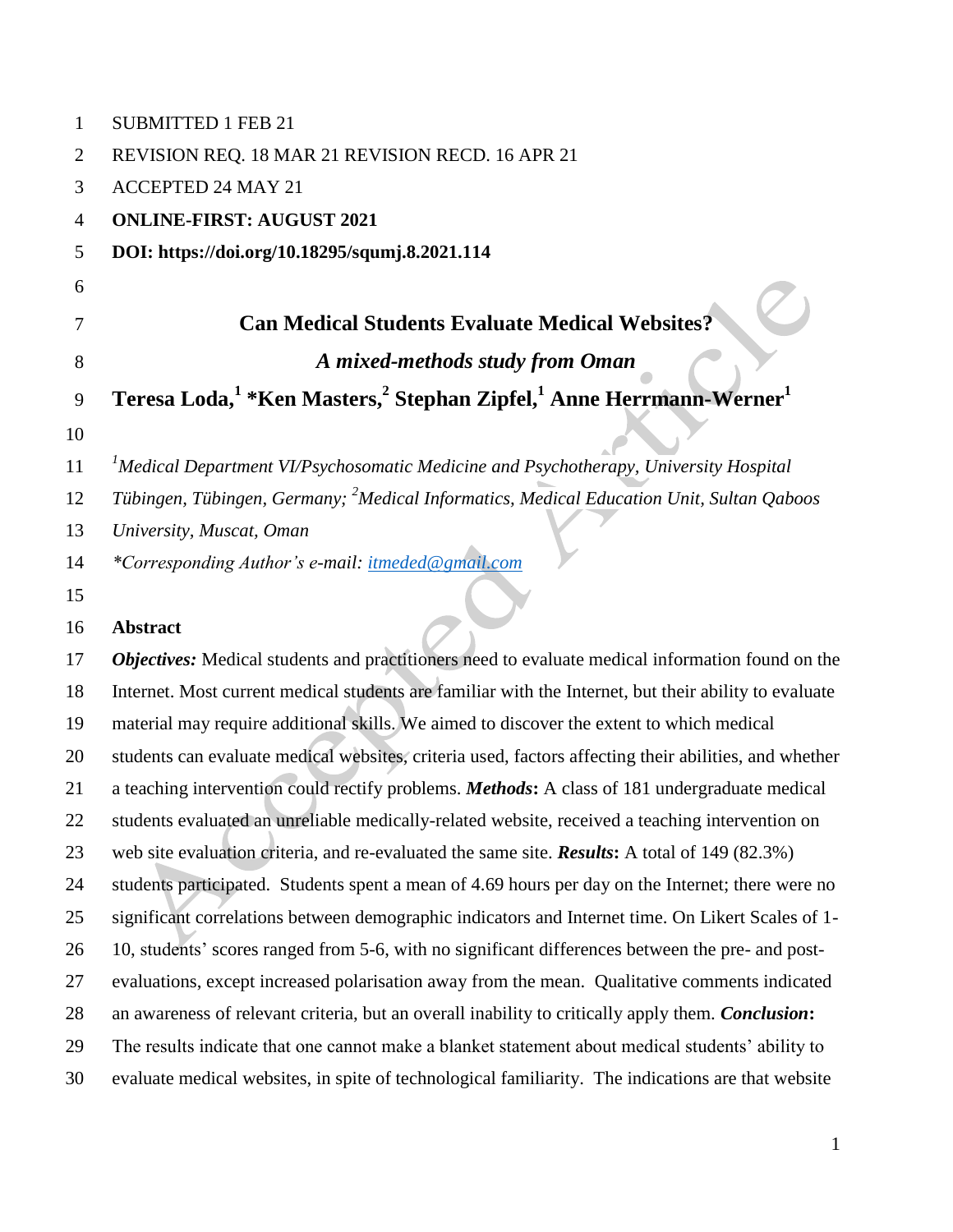| 31 | evaluation should be viewed primarily from the information perspective, and that critical        |  |  |  |  |  |
|----|--------------------------------------------------------------------------------------------------|--|--|--|--|--|
| 32 | thinking ability may play a major role. Because of these overriding factors, short interventions |  |  |  |  |  |
| 33 | are unlikely to have an impact, and other educational strategies should be developed. These are  |  |  |  |  |  |
| 34 | necessary to ensure that medical students can function independently as life-long learners and   |  |  |  |  |  |
| 35 | medical professionals.                                                                           |  |  |  |  |  |
| 36 | Keywords: Internet; Students, Medical; Oman                                                      |  |  |  |  |  |
| 37 |                                                                                                  |  |  |  |  |  |
| 38 | <b>Advances in Knowledge</b>                                                                     |  |  |  |  |  |
| 39 | Medical and Basic Sciences' students at SQU do not appear to have the skills required for        |  |  |  |  |  |
| 40 | appropriately evaluating the trustworthiness and value of medically-related information.         |  |  |  |  |  |
| 41 | A single intervention that identifies and teaches criteria has mixed results.                    |  |  |  |  |  |
| 42 | Part of the reason for the mixed results may be due to a lack of critical reasoning skills that  |  |  |  |  |  |
| 43 | should have been developed during schooling.                                                     |  |  |  |  |  |
| 44 |                                                                                                  |  |  |  |  |  |
| 45 | <b>Application to Patient Care</b>                                                               |  |  |  |  |  |
| 46 | Healthcare professionals need to keep abreast of new information so that they may deliver        |  |  |  |  |  |
| 47 | high-quality healthcare.                                                                         |  |  |  |  |  |
| 48 | Currently, without traditional knowledge gate-keepers, healthcare professionals must rely on     |  |  |  |  |  |
| 49 | their own ability to appropriately critically evaluate new information.                          |  |  |  |  |  |
| 50 | The inability among Medical and Basic Sciences' students to perform this evaluation alerts       |  |  |  |  |  |
| 51 | us to the need for some form of systematic training in order to develop these evaluation         |  |  |  |  |  |
| 52 | skills.                                                                                          |  |  |  |  |  |
| 53 |                                                                                                  |  |  |  |  |  |
| 54 | <b>Introduction</b>                                                                              |  |  |  |  |  |
| 55 | In the $21st$ century, the Internet is an essential source of medical information for medical    |  |  |  |  |  |
| 56 | practitioners, students and patients. <sup>1-5</sup>                                             |  |  |  |  |  |
| 57 |                                                                                                  |  |  |  |  |  |
| 58 | The problem with the Internet, however, is that it contains so much information, and             |  |  |  |  |  |
| 59 | distinguishing good (e.g. accurate, evidence-based and appropriate) from bad (e.g. inaccurate,   |  |  |  |  |  |
| 60 | unsubstantiated or inappropriate) is time-consuming and difficult. <sup>6</sup>                  |  |  |  |  |  |
| 61 |                                                                                                  |  |  |  |  |  |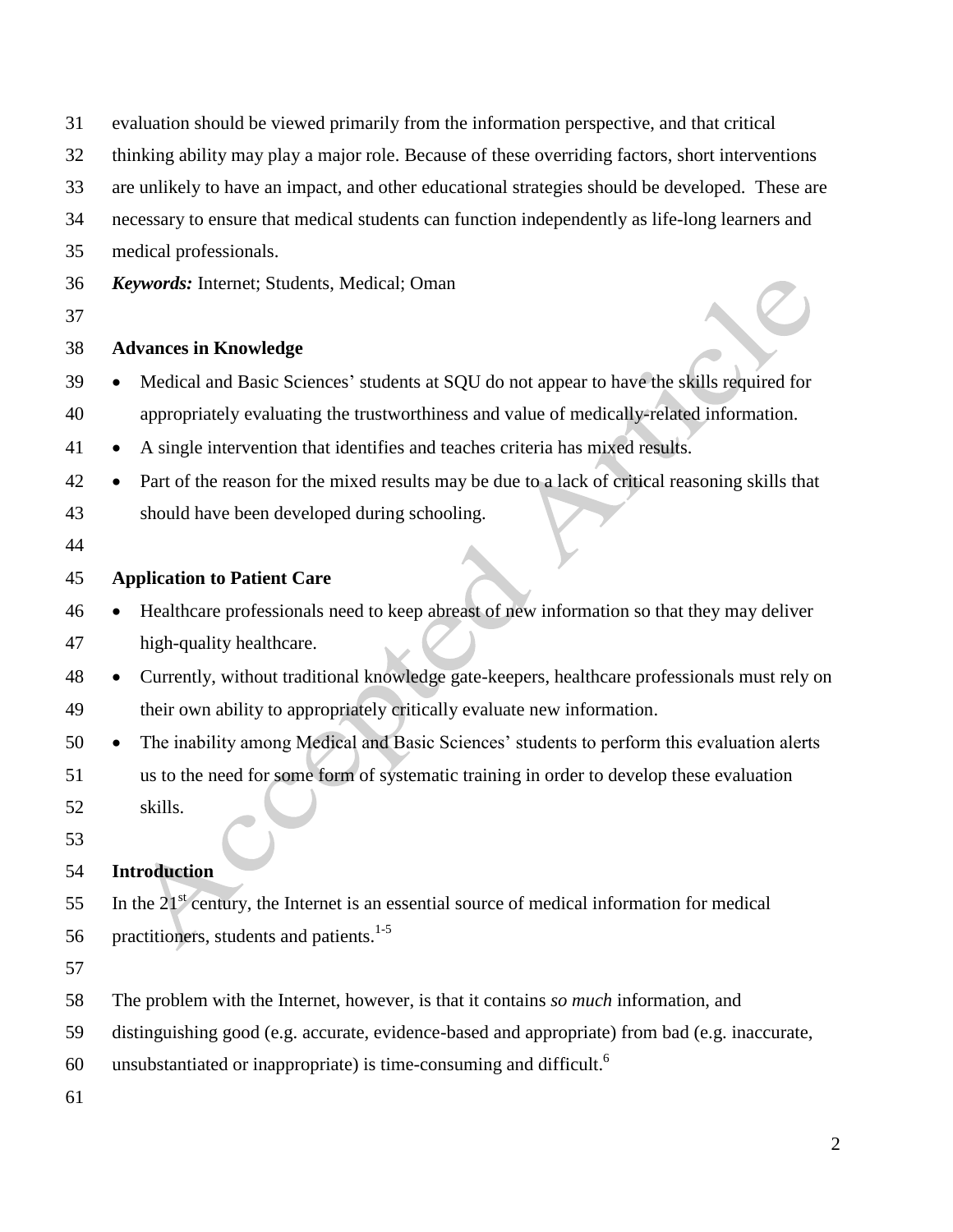Before the Internet, medical practitioners and students relied on librarians as information gate- keepers; for Internet information, many human gate-keepers have been removed. Physicians rely on medical search engines (e.g. PubMed) or broader search systems (e.g. EBSCOHost) to perform gate-keeping, and most medical practitioners mainly use general search engines like 66 Google.<sup>7,8</sup> These physicians then need to critically appraise and evaluate information they have found.<sup>8</sup> 

 Experienced physicians can rely on their own medical expertise and experience to determine information accuracy, but information changes, and medical students and newly-qualified 71 physicians do not always have the required knowledge and expertise.<sup>9,10</sup> Medical educators are 72 concerned about medical students' ability to critically analyse and review literature.<sup>8,11,12</sup> Studies of these skills frequently focus on theoretical aspects, and not on students" applying these skills.10,12 74 Development of these skills requires the ability to critically evaluate and appraise 15 literature<sup>13</sup> and the need to teach these skills has been recognised since at least 2009 by the UK's 76 General Medical Council.<sup>14</sup>

 Students" familiarity with computers and the Internet may not translate into their being able to appropriately handle information from the Internet. Just as knowing how to read and write does not necessarily mean knowing how to read and write for *academic* and medical *research* purposes, knowing how to use the Internet does not necessarily mean knowing how to use it for academic, research or medical work: other skills may be needed. Even if students are familiar with the technology, one should not assume they are able to reliably evaluate websites, so that they can quickly filter out unreliable sites for themselves.

86 There is no set of internationally-recognised website evaluation criteria.<sup>8</sup> Although there is the HONCode system (https://www.hon.ch/HONcode/) and several guides, a widely-cited and popular system is Jim Kapoun"s five criteria: *Accuracy*, *Authority*, *Objectivity*, *Currency* and 89 Coverage.<sup>15</sup> Kapoun's criteria cover most issues of concern on any website (indeed, any document), and form a simple and short list ideal for introducing students to the required skills for Internet information evaluation.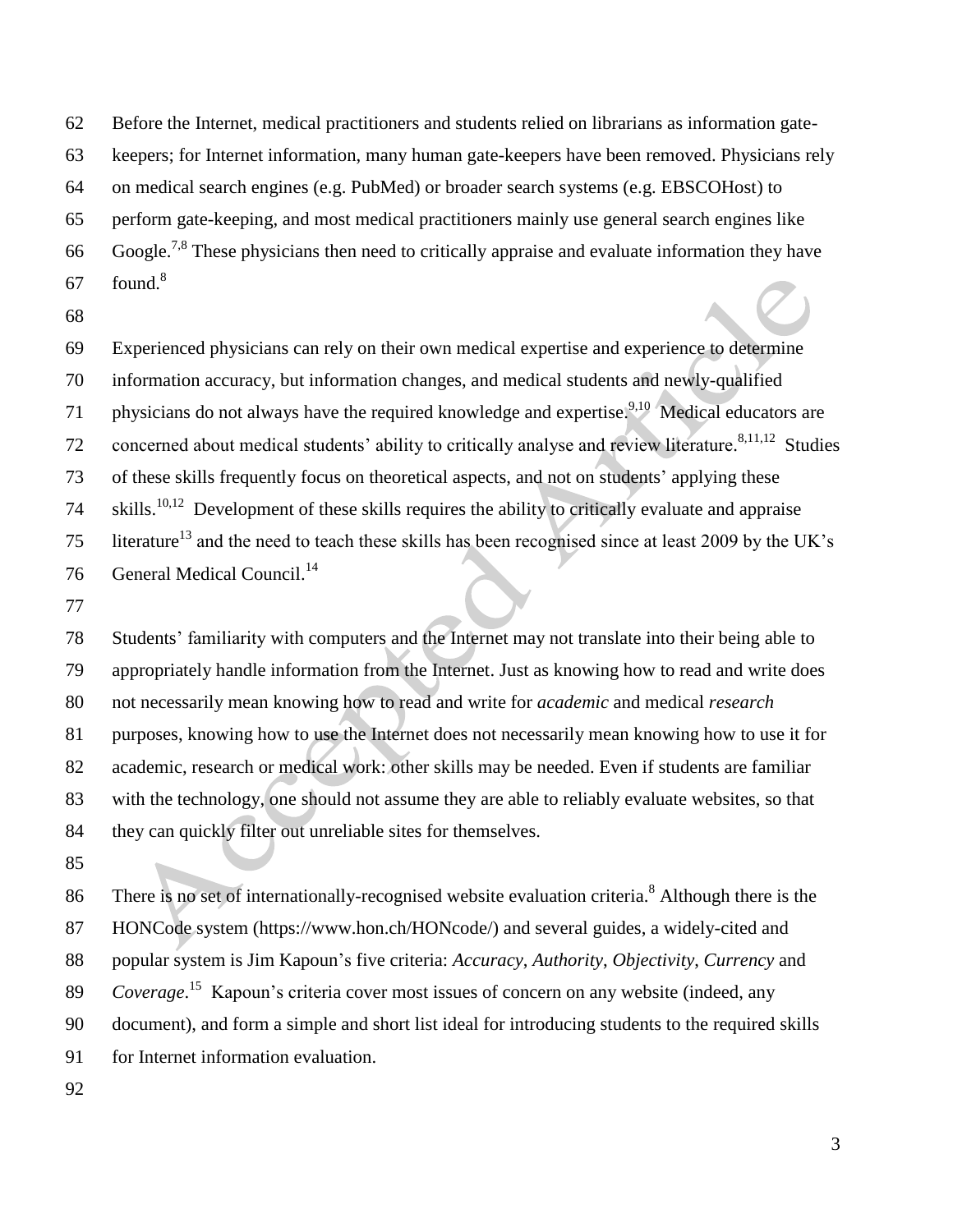Given that the literature above has identified the need to understand and develop medical

students" ability to critically analyse textual information, and so much of their information is

unfiltered from the Internet, this study attempts to answer three research questions: (1) Prior to

any teaching, to what extent can undergraduate medical students evaluate the quality of a

medically-related site, and on what criteria do they base their evaluation? (2) Is their evaluation

related to prior computer or other experience? (3) After receiving basic instruction on web-site

99 evaluation, how would this new knowledge affect their ability to evaluate the same website?

# **Methods**

This mixed-method study was conducted at Sultan Qaboos University (SQU), Oman from

September to December 2018, among the 181 Medical and Basic Medical Sciences" students

taking the Medical Informatics I course. Students were taught in three sections, on three

 consecutive days, by the same teacher, in the same venue, using the same notes and methods. 

107 As part of their Medical and Basic Medical Sciences' undergraduate degrees, students complete a semester-long Medical Informatics course. Highlighting and teaching website evaluation basics is a part of the course. These students have usually come straight from school, and may have attended a foundation year at the university which included computer literacy. Some are in their first semester, and others are in their third.

113 A US-based, health-related website was used. The sites' identity was disclosed for ethics approval, and is available upon request.

 The site is publicly-visible, containing health-related information with superficial indicators of authenticity: the name is the "Global [medical procedure] Institute", it offers access to text-books with medical titles, the topics on the site are medically-related, it claims to contain open and uncensored information on these medical topics, and the "About us" link describes the Institute"s history.

Closer inspection reveals problems: The site contains no physical address, no identity nor

123 qualifications of the site's authors or owners, and it is a publishing house. On the "About Us"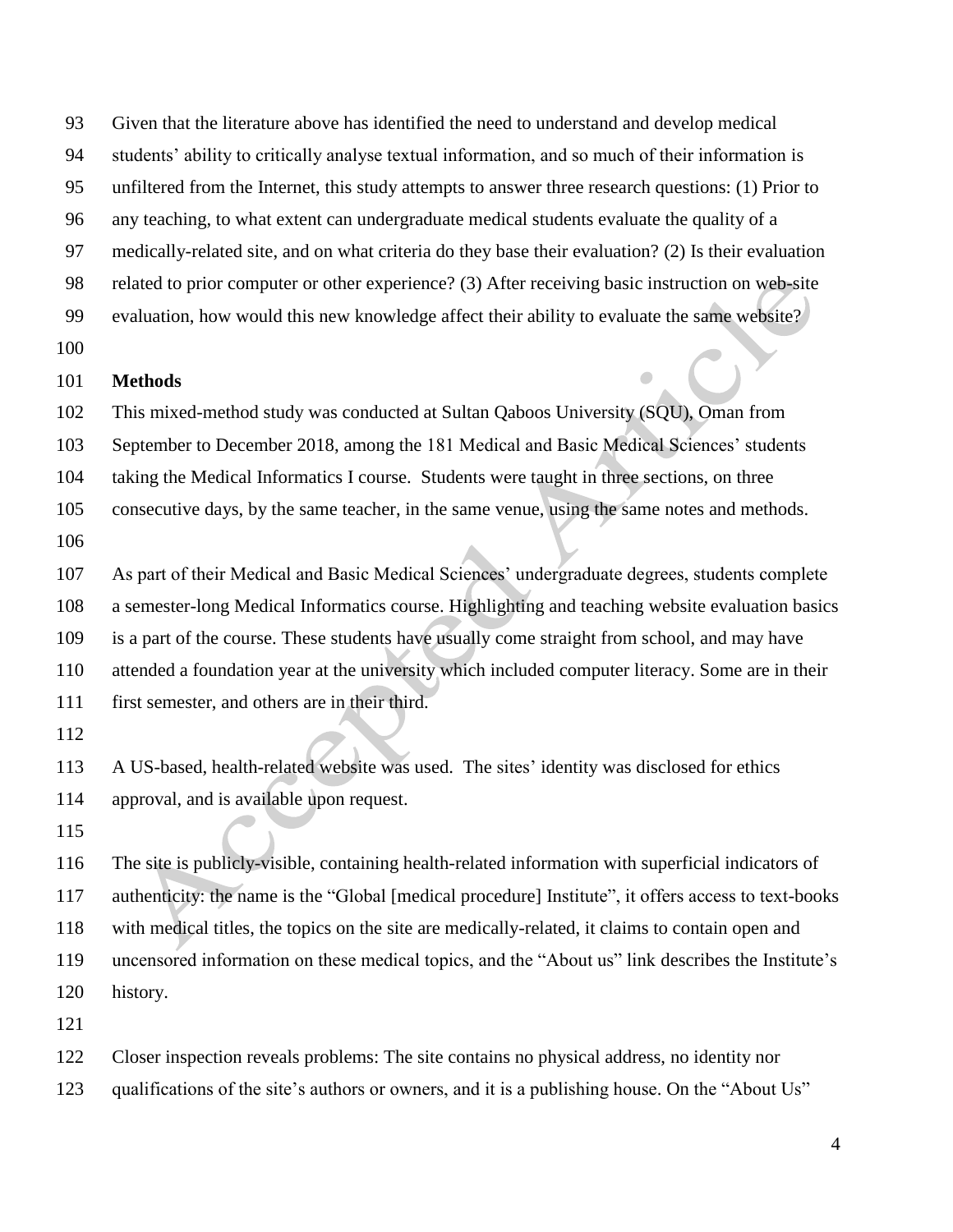page, only when clicking on a single "Disclaimer" link, one finds that the information on the site is for "educational and informational purposes only" and is not to be taken as medical advice, that all data on the site should be verified, that the site is not endorsed by "the American Academy of Pediatrics, the FDA, CDC or any other federal, state or "official" organization", and does not carry HONCode or any similar certification. Finally, the disclaimer"s last line says that 129 the site's authors are not medical practitioners. All this information is buried away from the front page.

No medical knowledge is required to determine the site"s information reliability.

We created an electronic questionnaire for the students to complete (See Appendix 1)

135 anonymously through their Learning Management System (LMS). In addition to students'

demographic data, the questionnaire was based partially on previous research that had examined

137 students' ability to create mobile apps, and asked about previous IT and health sciences'

education and training (in the questionnaire, we included examples), experience as a

programmer, electronic device usage, and hours per day on the Internet. We felt that asking

about a broad spectrum of experience would allow us to identify any experiential subtleties that

141 may impact on students' ability to evaluate the site.

 For students" perception of the website, we asked three Likert Scale questions (0-10) on the site"s 144 trustworthiness, whether they would recommend the site to a patient, and the site's overall quality. Finally, a free-text question asked for the reasons and criteria behind the answers to the 146 questions regarding the site's quality.

 The overall process followed the standard, established format of pre-test, single intervention (with practice) and post-test commonly performed in clinical and non-clinical medical education 150 and training interventions.<sup>17,18,19</sup>

The process was as follows: (1) Students were directed to the website, and explored it for 10-15

minutes. (2) Students completed the anonymous (using temporary identifications) questionnaire,

including a consent form. (3) The teacher didactically taught the students Kapoun"s evaluation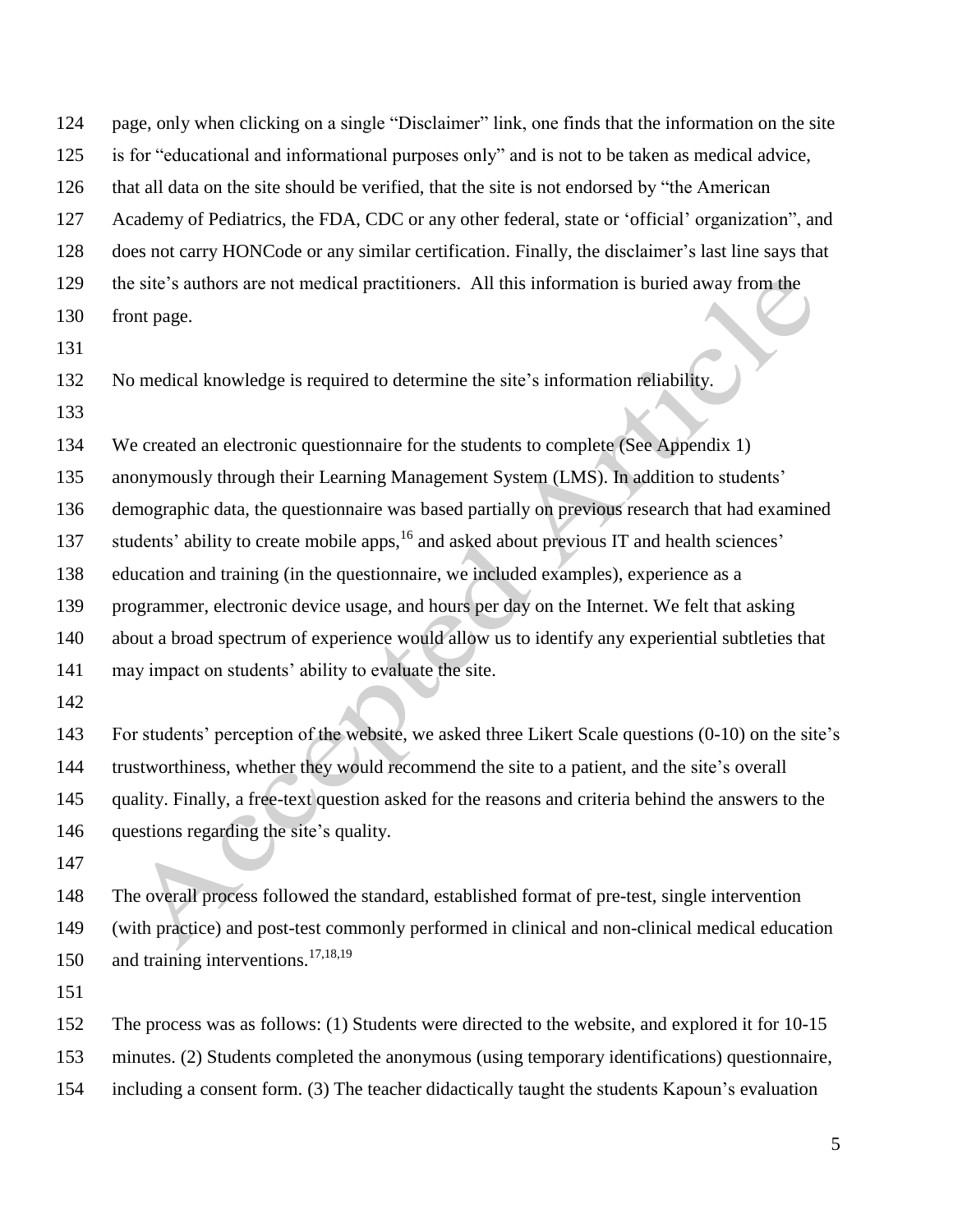| 155 | criteria. <sup>15</sup> This took approximately 45 minutes, and focused on his criteria and related questions, |
|-----|----------------------------------------------------------------------------------------------------------------|
| 156 | as given by Kapoun (p. 523). The students were given notes so that they could refer to them                    |
| 157 | during the evaluations described below. (4) Students worked in pairs or threes evaluating a                    |
| 158 | different website on which to practice their new skills (they chose a site from a list that excluded           |
| 159 | the site listed in Step 1 above). (5) After feedback and discussion about their practice websites,             |
| 160 | the students re-evaluated the original website, and completed the second questionnaire, which                  |
| 161 | asked only for the identifying code and the same site evaluation questions.                                    |
| 162 |                                                                                                                |
| 163 | Comparisons were performed on the data to track any changes in students' perceptions between                   |
| 164 | pre- and post-teaching.                                                                                        |
| 165 |                                                                                                                |
| 166 | Data were included only if students completed both the pre-and post-evaluation questionnaire                   |
| 167 | and consistently identified themselves with their temporary usernames.                                         |
| 168 |                                                                                                                |
| 169 | Quantitative raw data were captured into Microsoft Excel 2016 by one researcher [Initials                      |
| 170 | redacted for reviewing purposes] and statistical tests performed. A second researcher [Initials                |
| 171 | redacted for reviewing purposes] independently performed the same statistical tests with SPSS                  |
| 172 | (Ver. 25). The results were inspected and verified by all researchers.                                         |
| 173 |                                                                                                                |
| 174 | Quantitative data were normally distributed (Kolmogorov-Smirnov test). Means, standard                         |
| 175 | deviations and frequencies were calculated. For significant differences regarding age, ANOVAs                  |
| 176 | were conducted. In order to evaluate pre- and post-testing, t-tests for dependent samples were                 |
| 177 | used. For correlations, Pearson correlations were run. Associations between variables (based on                |
| 178 | information from the literature) and differences regarding the evaluations were tested. A                      |
| 179 | difference was considered statistically significant at $P < 0.05$ .                                            |
| 180 |                                                                                                                |
| 181 | Qualitative data were themed by one researcher [Initials redacted for reviewing purposes] with                 |
| 182 | QDA Miner Lite (Ver. 2.0.6) using Kapoun's five criteria: Accuracy, Authority, Objectivity,                    |
| 183 | Currency and Coverage. The comments were subjectively classified as "Negative" or                              |
| 184 | "Positive", based upon the attitude expressed. Themes and raw data were inspected and verified                 |
| 185 | by the other researchers. As many students also referred directly to whether or not they would                 |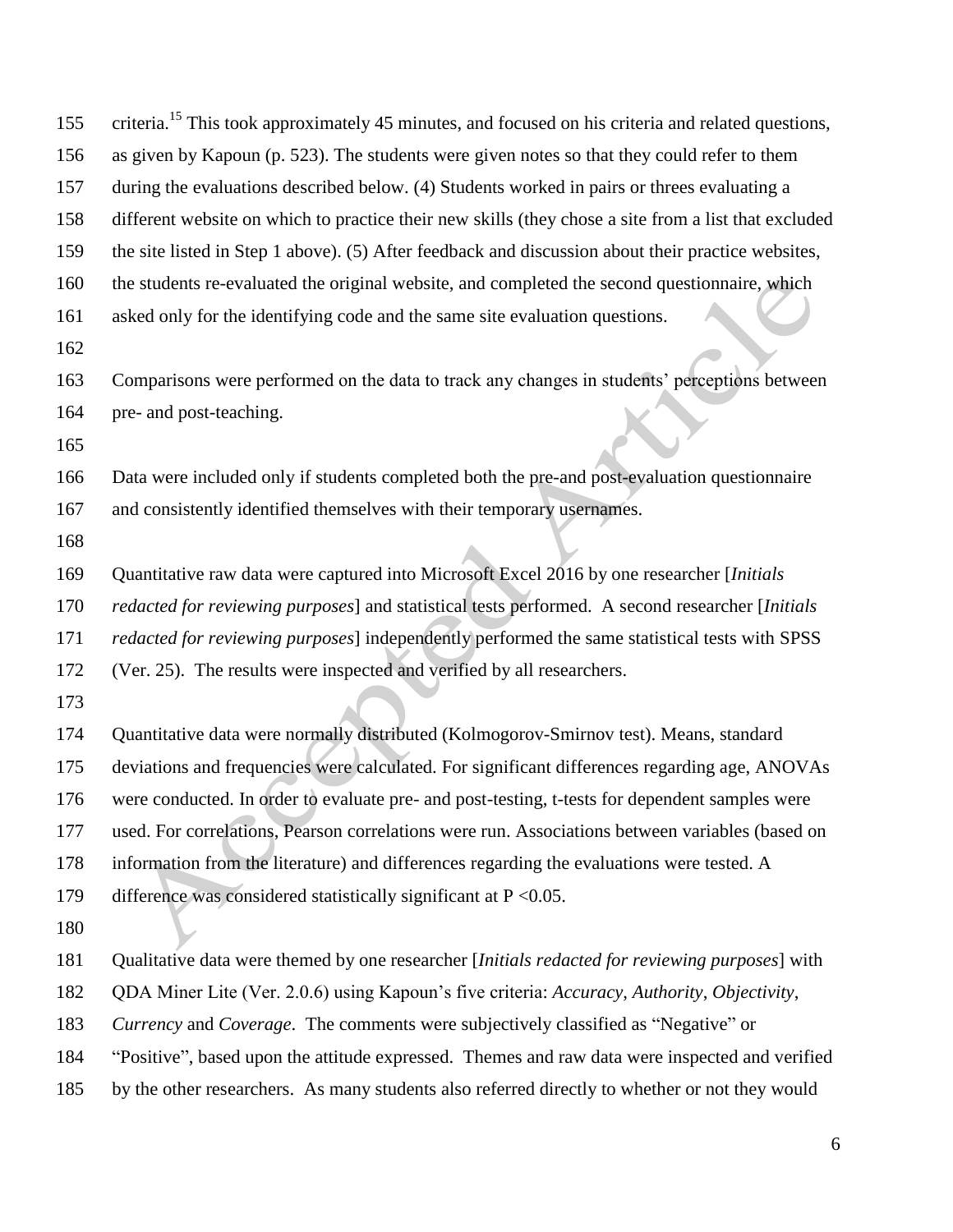| 186 | recommend the page to patients, this theme was added. Finally, students made more general         |
|-----|---------------------------------------------------------------------------------------------------|
| 187 | comments on design and security, so an Other theme was added.                                     |
| 188 |                                                                                                   |
| 189 | Ethics approval for the study was obtained from [Institution Redacted for Reviewing purposes].    |
| 190 |                                                                                                   |
| 191 | <b>Results</b>                                                                                    |
| 192 | Of the 181 registered students, 149 (82.3%) completed the study.                                  |
| 193 |                                                                                                   |
| 194 | Of the 149 students, 70 (47.0%) were female, 69 (46.3%) were male, and 10 (6.7%) did not          |
| 195 | indicate their gender. The sample's gender proportions were not statistically different from the  |
| 196 | class population's ( $p = 0.100$ ). Age ranged from $17 - 21$ years (Mean 18.86 years (SD 0.80)). |
| 197 |                                                                                                   |
| 198 | To answer Research Question 2, we gathered information about students' prior training: 12         |
| 199 | (8.1%) had health-related, 23 (15.4%) had IT-related, and 29 (19.55%) had programming             |
| 200 | experience.                                                                                       |
| 201 |                                                                                                   |
| 202 | On average, students spent 4.69 hours on the Internet per day. Table 1 shows the data in more     |
| 203 | detail.                                                                                           |
| 204 |                                                                                                   |
| 205 | These figures are typical of international student usage, as a 2018 EDUCAUSE study found that     |
| 206 | 40% of students spent 3-4 hours a day working online. <sup>20</sup>                               |
| 207 |                                                                                                   |
| 208 | There was no correlation between hours spent on the Internet and age $(r=0.079, p=.340)$ or       |
| 209 | gender ( $p=.513$ ).                                                                              |
| 210 |                                                                                                   |
| 211 | On average, students spent 22.35% of their Internet time on health-related searches. There were   |
| 212 | no significant differences of hours on the Internet based on age or gender (Mmale = $19.00$ (SD = |
| 213 | 0.77); Mfemale = 18.7 (SD = 0.83, p = .069).                                                      |
| 214 |                                                                                                   |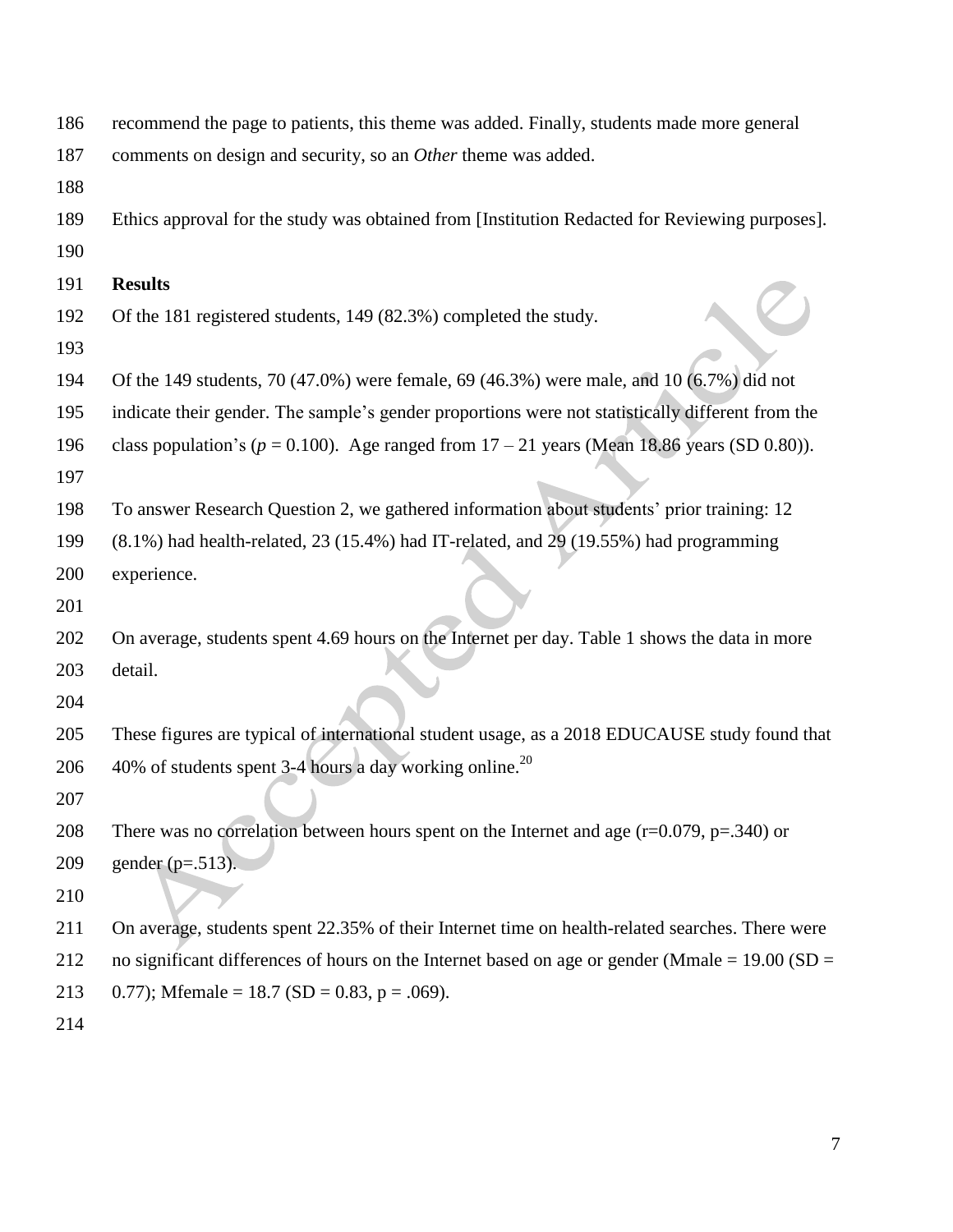| 215 | To answer Research Questions 1 and 3, we obtained students' pre- and post-intervention Likert     |
|-----|---------------------------------------------------------------------------------------------------|
| 216 | Scale scores, and reasons for their scores. Table 2 shows students' evaluation pre- and post-     |
| 217 | intervention mean results, and differences.                                                       |
| 218 |                                                                                                   |
| 219 | Two important details stand out in these figures: Firstly, on the Likert scale of 1-10, students  |
| 220 | rated the sites slightly above average. Secondly, there was no significant change for ratings     |
| 221 | between the pre- and post-intervention.                                                           |
| 222 |                                                                                                   |
| 223 | These means, however, hide important information on the results' distribution. Figure 1 shows     |
| 224 | students did not merely give the same answers pre- and post-intervention, and there was a         |
| 225 | tendency towards score polarisation, with shifts in score increases and decreases.                |
| 226 |                                                                                                   |
| 227 | Table 3 shows how many students provide higher scores, lower scores and same scores, and we       |
| 228 | see this polarisation again.                                                                      |
| 229 |                                                                                                   |
| 230 | This indicates that, while many students adjusted their ratings correctly after the intervention, |
| 231 | many changed their ratings in the opposite direction. This polarisation is obscured by the        |
| 232 | nominal shift in the mean scores.                                                                 |
| 233 |                                                                                                   |
| 234 | To answer Research Question 2, we tested for associations between the other variables and the     |
| 235 | scores allocated for these questions.                                                             |
| 236 |                                                                                                   |
| 237 | No demographic or activity variables (age, gender, amount of IT training, health training, hours  |
| 238 | on the Internet, or usage of the Internet for health-related searches) was associated with any    |
| 239 | scores (all $p > .05$ ).                                                                          |
| 240 |                                                                                                   |
| 241 | As the qualitative data were themed according to Kapoun's criteria, the data have been laid out   |
| 242 | in that format.                                                                                   |
| 243 |                                                                                                   |
| 244 | Table 4 and Table 5 shows the number of Pre- and Post- comments and examples for each             |
| 245 | theme.                                                                                            |
|     |                                                                                                   |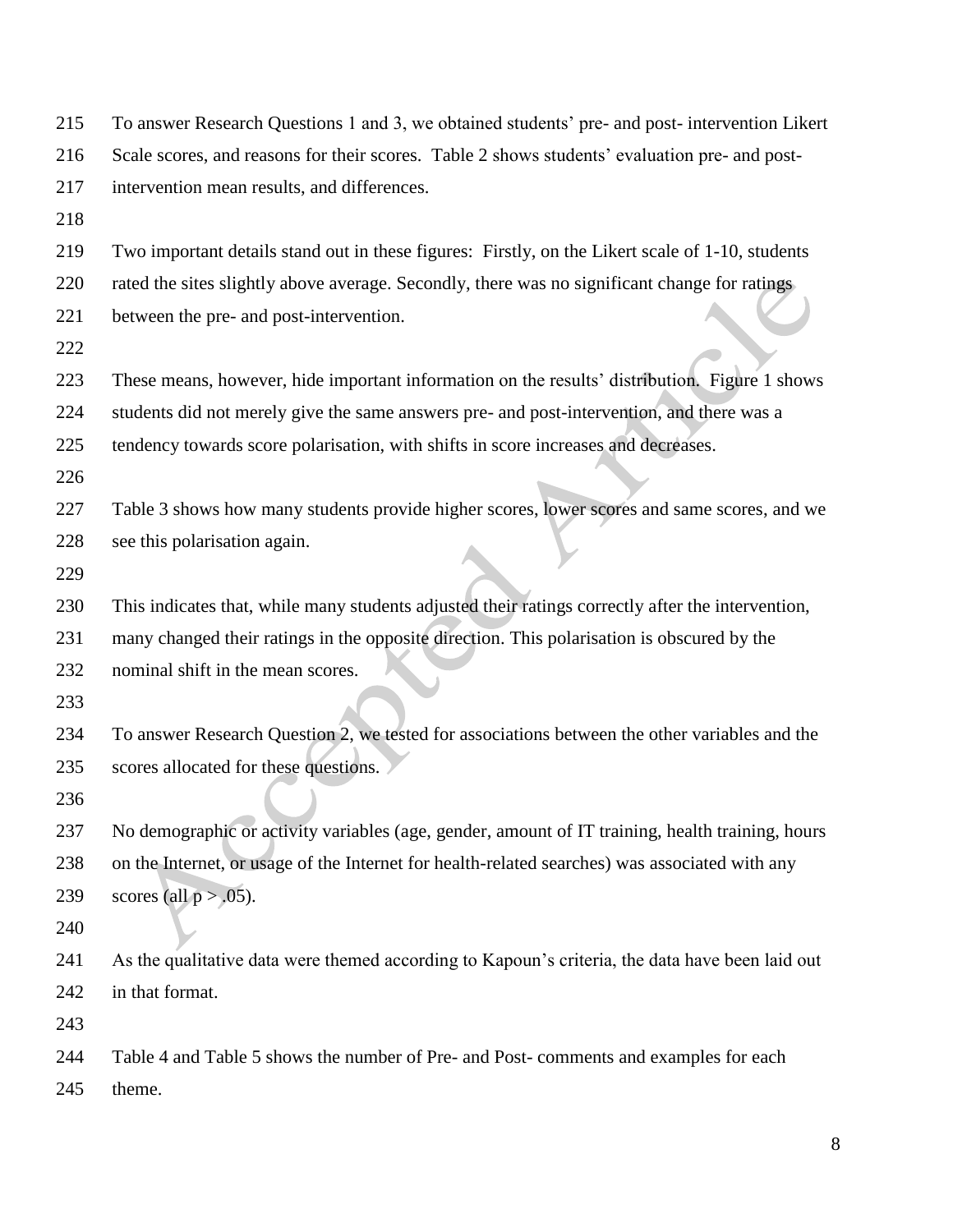Under "Other," students had 54 negative and 46 positive comments, many of which were unspecific comments about its being good quality or bad quality or unattractive, not secure, boring or indications that it was merely personal opinion. In addition, 15 students commented that they did not have the knowledge or expertise to comment properly on the site. In total, students had 134 (53.2%) negative comments and 118 (46.8%) positive comments. Of these, 80 (59.7%) of the negative comments and 72 (61.0%) of the positive comments aligned with Kapoun"s criteria or were aimed at the site"s value to patients. Under "Other," students had 40 negative and 47 positive comments. In total, students had 245 (54.20%) negative comments and 207 (45.80%) positive comments. Of these, 205 (83.7%) of the negative comments and 160 (77.3%) of the positive comments aligned with Kapoun"s criteria or were aimed at the site"s value to patients.

#### **Discussion**

 This study examined medical students" ability to evaluate websites, particularly as they would be expected to do so in the absence of traditional librarian gate-keepers. Students evaluated a website, received a teaching intervention, and then re-evaluated that same website. We could not find examples of a comparative exercise in the literature. The closest were those that test 268 students on reputable or well-controlled sites (e.g. Tannery *et al.*<sup>21</sup>), or in which students self-269 select a broad range of sites and comment on them (e.g. Ghezzi *et al.*<sup>8</sup>). In our case, we chose a highly questionable website to determine whether or not the students could identify the problems. The choice of a single site (rather than multiple) allowed a more comprehensive view of the site across the full sample of students. While the broad results indicate a positive view of the site, a more detailed evaluation of the data reveals other subtleties, and indicates that universal statements on current medical students" ability to evaluate websites should be treated carefully.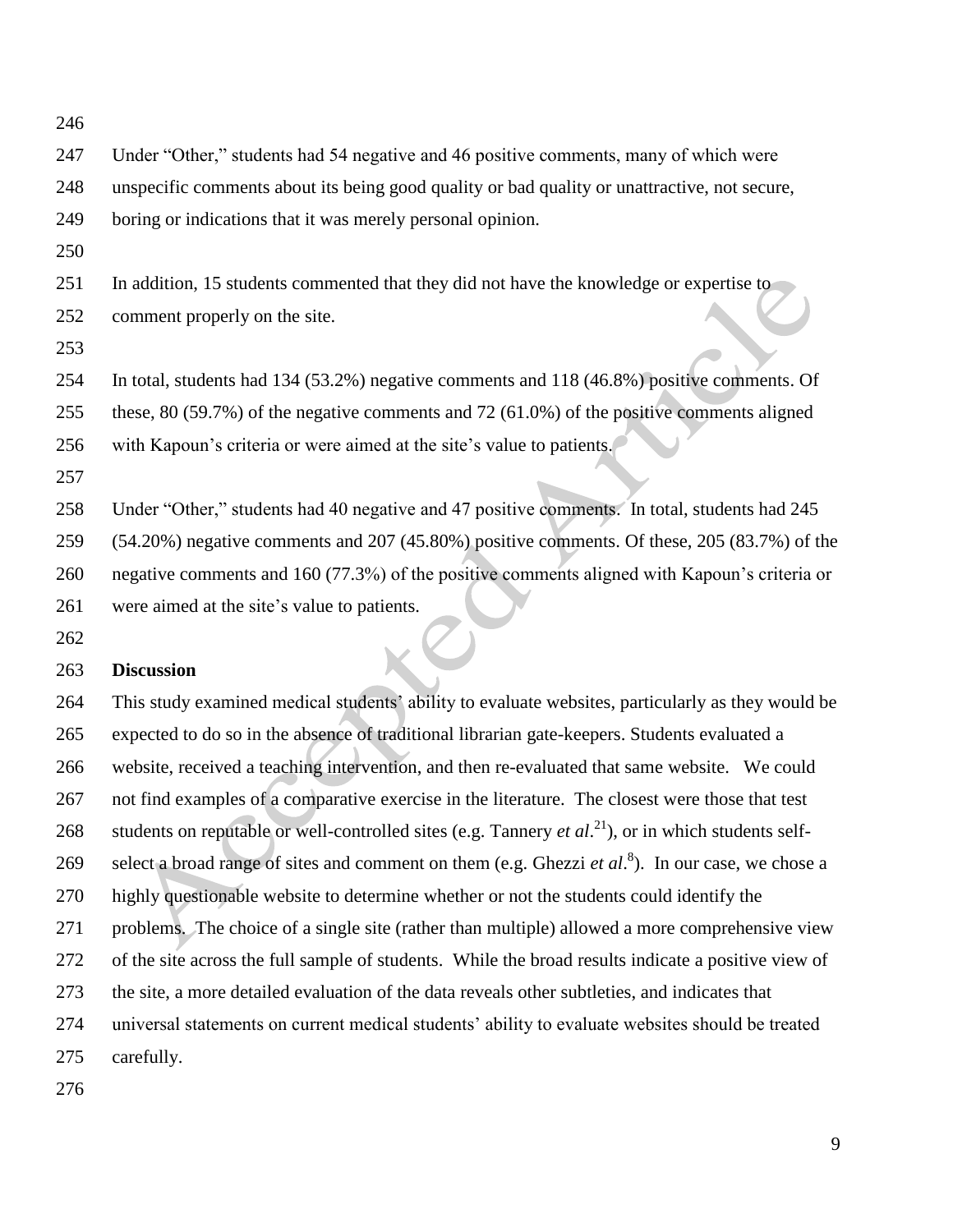- The three research questions:
- *Prior to any teaching, to what extent can undergraduate medical students evaluate the quality of*
- *a medically-related site, and on what criteria do they base their evaluation?*
- 

Although students had more negative than positive comments, their overall rating was positive.

- Figure 1a shows this positive tendency, but it also shows a disparity across the student
- population, a mixed ability, and that one cannot make a blanket statement about their evaluation
- ability.
- 

The high percentage of alignment between student comments and Kapoun"s criteria is

- encouraging; discouraging, however, is the high number of positive comments: this indicates
- that, even though students are aware of the criteria, their ability to match the case to the criteria is
- not optimum.
- 

These results extend researchers" arguments that these skills are necessary for medical

292 students;  $10-13$  our research demonstrates the extent to which these skills are lacking among these students.

*Is their evaluation related to prior computer or other experience?*

 Previous studies have shown an association between familiarity with one technology leading to 296 ease of use with another technology.<sup>16,22-24</sup> In this study, we found no association between familiarity with the technology and ability to evaluate web pages, or to improve in that ability. This matches the argument that teaching students the mechancis of using acadmeic and medical search engines is part of the solution only; "the problem remains on how to educate students to critically evaluate information obtained using popular search engines."<sup>8</sup> 

- As there was no correlation between health-related training and evaluation scores, it is apparent that these have no bearing on students" ability to evaluate websites.
-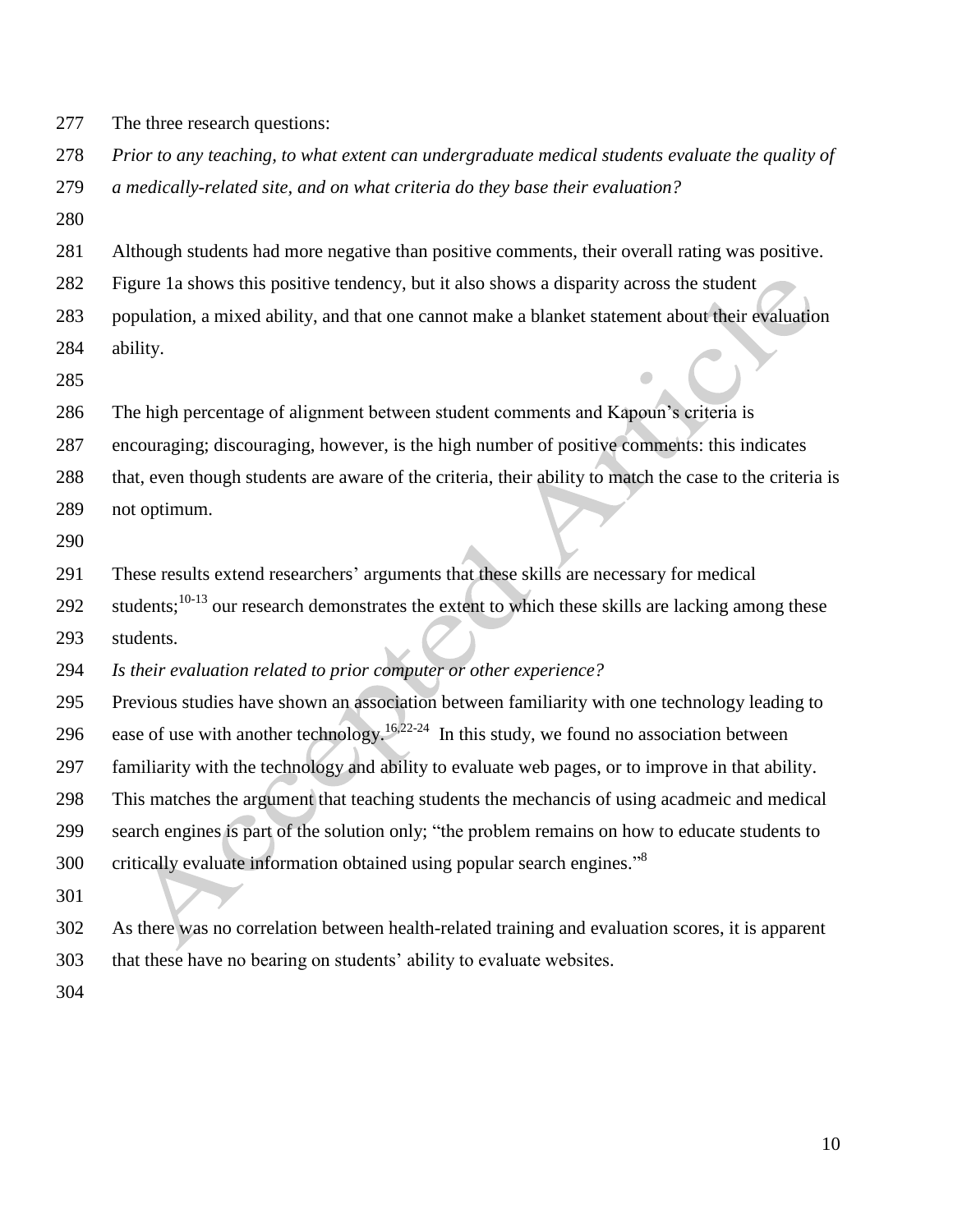*After receiving basic instruction on web-site evaluation, how would this new knowledge affect their ability to evaluate the same website?*

 Looking at mean scores only, it appears the teaching event had no impact; the polarisation, however, indicates that the criteria are not necessarily being correctly applied.

So, the answer to this question is that students demonstrated a greater awareness of the criteria

taught, and, while many applied the criteria correctly, many applied the criteria incorrectly.

This situation appears to echo a common complaint from clinical teachers that many students are

able to rattle off rote-learnt lists of conditions, but, when faced with a patient, are unable to

match the patient to the lists and arrive at a diagnosis. This indicates that broader critical thinking

skills need to be considered, and these are derived within a broader educational and sociological

- context.
- 

On reflection, the lack of association between technological prowess level and website

evaluation may not be entirely surprising. As noted in the Introduction, the reason is that the

skillsets required for each may be different, and we would be mistaken if we considered a web

page only as a technological entity rather than information requiring critical thought and

- evaluation.
- 

 Whether one uses Kapoun"s criteria or any other system, we are considering critical evaluation of information, and the required skills for this have little to do with technology familiarity: these have to do with critical insights, reasoning and evaluation skills. An examination of students" critical thinking skills may, indeed, point to the reasons behind students" poor evaluation ability. 

 A 2003 United Nations (UN) Report on development in the Arab World reported a severe lack of 331 critical thinking skills among school-leaving Omanis.<sup>25</sup> Since then, Oman higher education institutions have attempted to measure and address problems. Unfortunately, follow-up studies 333 indicate Omani university students' critical thinking, interpretation and evaluation scores are significantly below international standards.<sup>26-28</sup>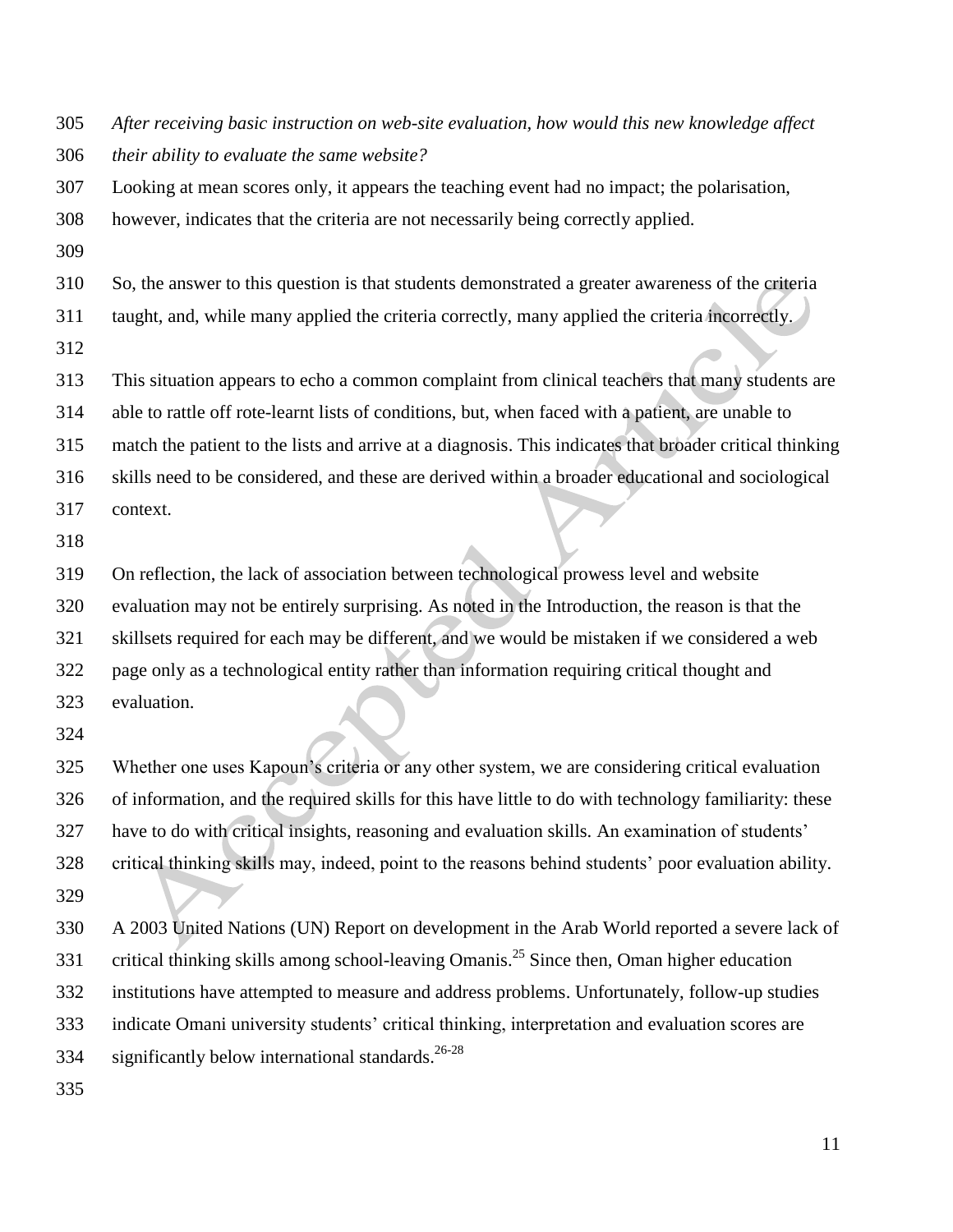As evidenced from the literature cited in the Introduction, critical thinking and critical appraisal skills are essential for medical students, cannot be assumed, and need to be developed.<sup>10,11,13</sup> In this study, the causes of the poor critical thinking skills are likely to be from a poor schooling system: the UN report argues: "the curricula taught in Arab countries seem to encourage submission, obedience, subordination and compliance, rather than free critical thinking. In many cases, the contents of these curricula do not stimulate students to criticise political or social 342 axioms. Instead, they smother their independent tendencies and creativity".<sup>25</sup> Echoing Dickens' *Hard Times*, the report goes on to say: "Generally speaking, the assigned curricula, starting from preliminary school or even before, embody a concept that views education as an industrial production process, where curricula and their content serve as moulds into which fresh minds are 346 supposed to be poured.... Students can do little but memorise, recite and perfect rote learning".<sup>25</sup> 

 So, when considering medical students" ability to evaluate a web page, the results of this study point to the influence of factors much wider than knowledge, and certainly in need of correction on a more profound level than can be accomplished by a single intervention. Further research, assessing critical thinking skills and the relationship to this evaluative ability would be required for a more definitive understanding of these factors.

 The main limitation to the study is that it was conducted in a single year on one group of students, and there is no knowledge about the long-term impact of the teaching, which could be studied in follow-up research.

#### **Conclusion**

 This study has found that these undergraduate medical students" ability to evaluate the quality of health-related websites is mixed. Further, prior exposure to, and use of, the technology has no bearing on this ability. A single intervention has limited and mixed impact, possibly as a result of poor prior critical thinking skills. Given that medical students and health professionals increasingly rely upon websites and other information sources that are unfiltered through quality control, it is recommended that training and practice of the required skills be reinforced. 

#### **Conflict of Interest**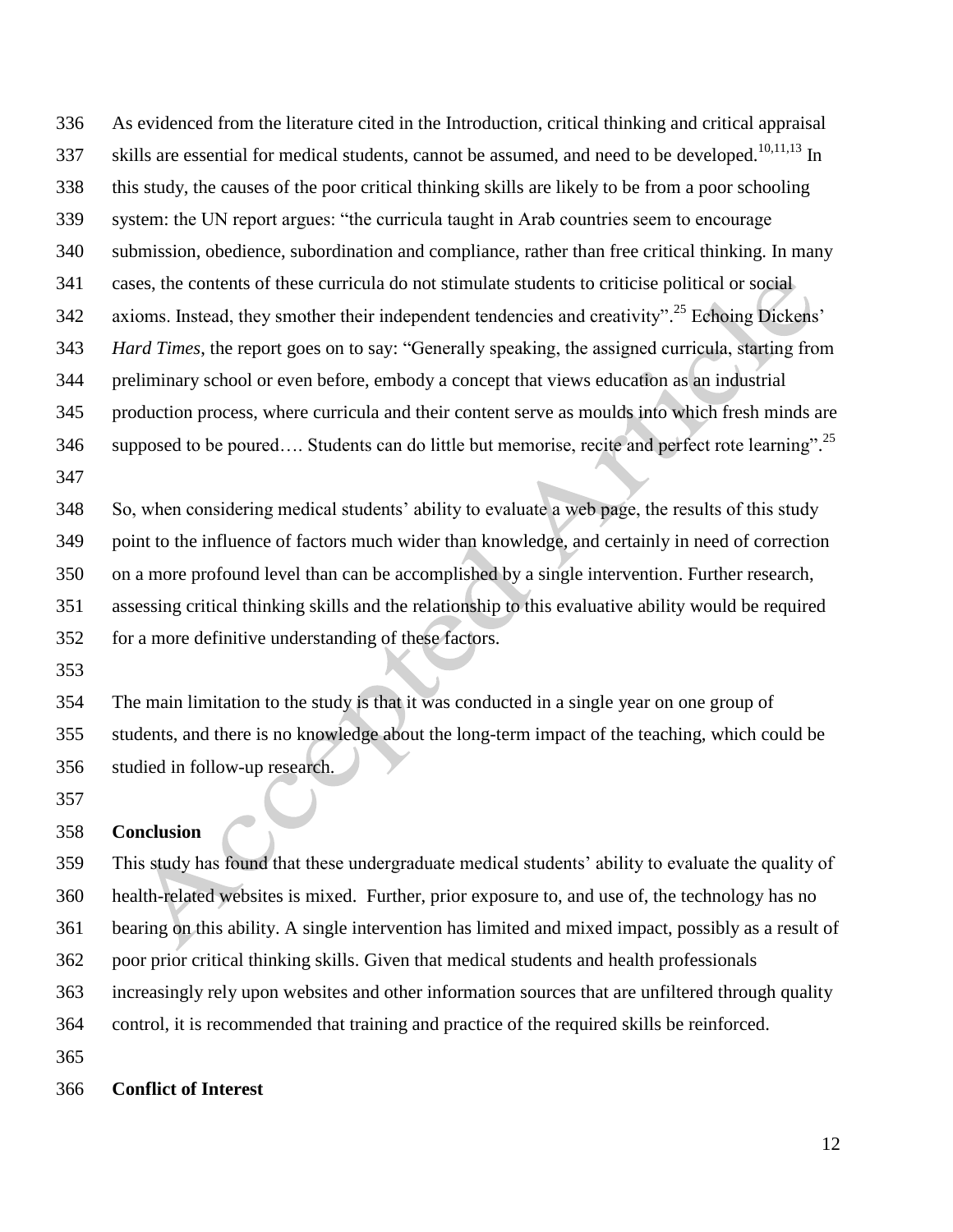| 367 |                   | The authors declare no conflicts of interest.                                              |
|-----|-------------------|--------------------------------------------------------------------------------------------|
| 368 |                   |                                                                                            |
| 369 | <b>Funding</b>    |                                                                                            |
| 370 |                   | No funding was received for this study.                                                    |
| 371 |                   |                                                                                            |
| 372 | <b>References</b> |                                                                                            |
| 373 | 1.                | Masters K. Access to and use of the Internet by South African general practitioners. Int J |
| 374 |                   | Med Inf 2008; 77:778-86. https://doi.org/10.1016/j.ijmedinf.2008.05.008.                   |
| 375 | 2.                | Masters K. For what purpose and reasons do doctors use the Internet: A systematic          |
| 376 |                   | review. Int J Med Inf 2008; 77:4-16. https://doi.org/10.1016/j.ijmedinf.2006.10.002.       |
| 377 | 3.                | Sommerhalder K, Abraham A, Zufferey MC, Barth J, Abel T. Internet information and          |
| 378 |                   | medical consultations: Experiences from patients' and physicians' perspectives. Patient    |
| 379 |                   | Educ Couns 2009; 77:266–71. https://doi.org/10.1016/j.pec.2009.03.028.                     |
| 380 | 4.                | Moick M, Terlutter R. Physicians' motives for professional internet use and differences    |
| 381 |                   | in attitudes toward the internet-informed patient, physician-patient communication, and    |
| 382 |                   | prescribing behavior. Med 20 2012; 1:e2-e2. https://doi.org/10.2196/med20.1996.            |
| 383 | 5.                | MacLeod A, Fournier C. Residents' use of mobile technologies: three challenges for         |
| 384 |                   | graduate medical education. BMJ Simul Technol Enhanc Learn 2017; 3:99-105.                 |
| 385 |                   | https://doi.org/10.1136/bmjstel-2016-000185.                                               |
| 386 | 6.                | Battineni G, Baldoni S, Chintalapudi N, Sagaro GG, Pallotta G, Nittari G, et al. Factors   |
| 387 |                   | affecting the quality and reliability of online health information. Digit Health 2020 Jan; |
| 388 |                   | 6:205520762094899. https://doi.org/10.1177/2055207620948996.                               |
| 389 | 7.                | Kritz M, Gschwandtner M, Stefanov V, Hanbury A, Samwald M. Utilization and                 |
| 390 |                   | Perceived Problems of Online Medical Resources and Search Tools Among Different            |
| 391 |                   | Groups of European Physicians. J Med Internet Res 2013; 15:e122-e122.                      |
| 392 |                   | https://doi.org/10.2196/jmir.2436.                                                         |
| 393 | 8.                | Ghezzi P, Chumber S, Brabazon T. Educating Medical Students to Evaluate the Quality        |
| 394 |                   | of Health Information on the Web. In: Floridi L, Illari P, Eds. The Philosophy of          |
| 395 |                   | Information Quality, Cham: Springer International Publishing, 2014. Pp. 183–99.            |
| 396 |                   | https://doi.org/10.1007/978-3-319-07121-3_10.                                              |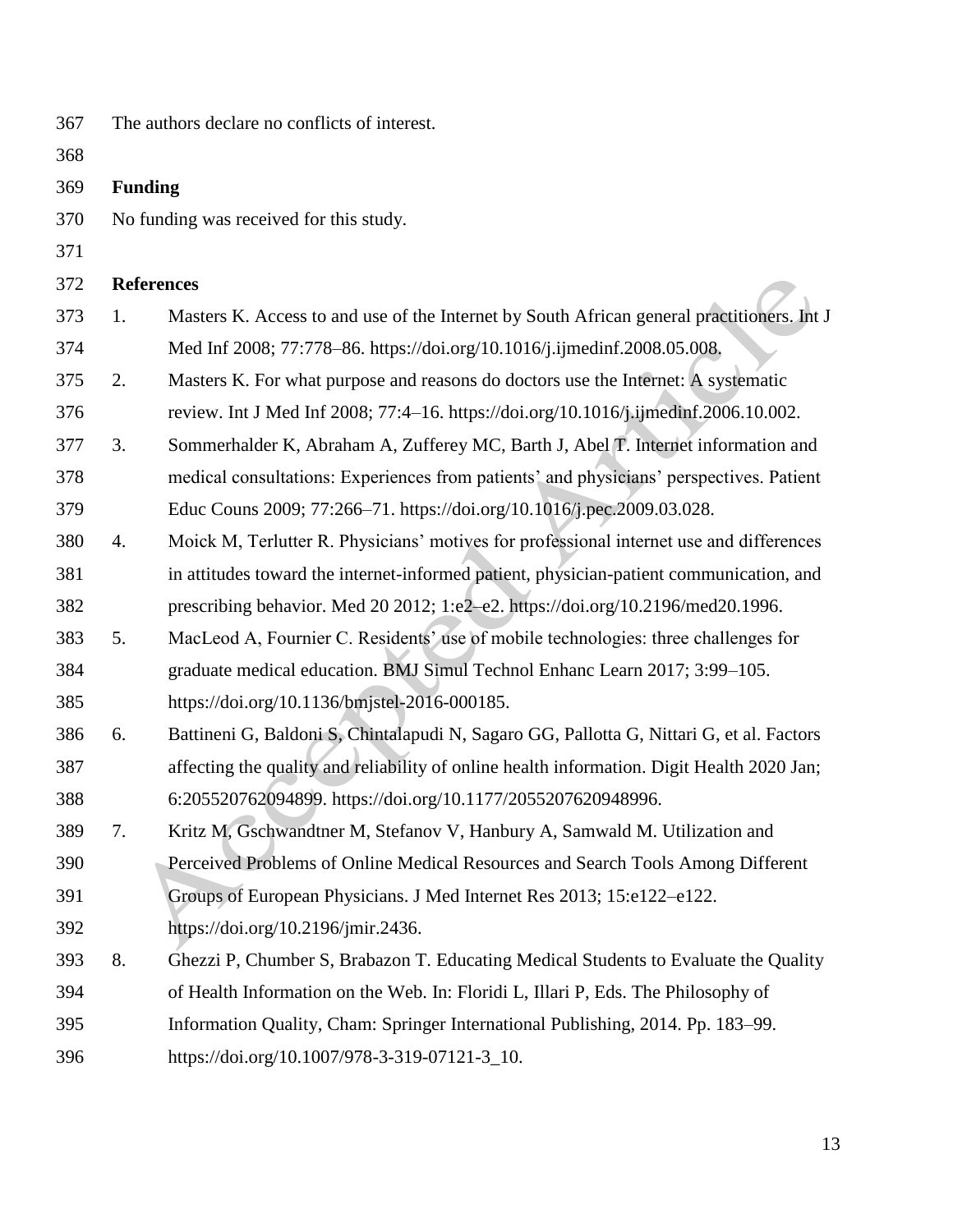- 9. Burd A, Chiu T, McNaught C. Screening Internet websites for educational potential in undergraduate medical education. Med Inform Internet Med 2004; 29:185–97. https://doi.org/10.1080/14639230400005982.
- 10. Watson HR, Burr S. Research skills in medical education. MedEdPublish 2018; 7. https://doi.org/10.15694/mep.2018.0000151.1.
- 11. Stark P, Ellershaw J, Newble D, Perry M, Robinson L, Smith J, et al. Student-selected components in the undergraduate medical curriculum: a multi-institutional consensus on assessable key tasks. Med Teach 2005; 27:720–5.
- https://doi.org/10.1080/01421590500271530.
- 12. Murdoch-Eaton D, Drewery S, Elton S, Emmerson C, Marshall M, Smith JA, et al. What
- Do Medical Students Understand By Research And Research Skills? Identifying
- Research Opportunities Within Undergraduate Projects. Med Teach 2010; 32:e152–60.

https://doi.org/10.3109/01421591003657493.

- 13. Laidlaw A, Aiton J, Struthers J, Guild S. Developing research skills in medical students:
- AMEE Guide No. 69. Med Teach 2012; 34:754–71.
- https://doi.org/10.3109/0142159X.2012.704438.
- 14. GMC. Tomorrow"s Doctors: Outcomes and standards for undergraduate medical education. London: The General Medical Council [UK], 2009.
- 15. Kapoun J. Teaching undergrads WEB evaluation: A guide for library instruction. Coll Res Libr News 1998; 59:522–3.
- 16. [*Reference Removed for Reviewing Purposes*]
- 17. Ashokka B, Dong C, Law LS-C, Liaw SY, Chen FG, Samarasekera DD. A BEME
- systematic review of teaching interventions to equip medical students and residents in
- early recognition and prompt escalation of acute clinical deteriorations: BEME Guide No.
- 62. Med Teach 2020; 42:724–37. https://doi.org/10.1080/0142159X.2020.1763286.
- 18. Deliz JR, Fears FF, Jones KE, Tobat J, Char D, Ross WR. Cultural Competency
- Interventions During Medical School: a Scoping Review and Narrative Synthesis. J Gen Intern Med 2020; 35:568–77. https://doi.org/10.1007/s11606-019-05417-5.
- 19. Omer U, Danopoulos E, Veysey M, Crampton P, Finn G. A Rapid Review of Prescribing
- Education Interventions. Med Sci Educ 2020; . https://doi.org/10.1007/s40670-020-
- 01131-8.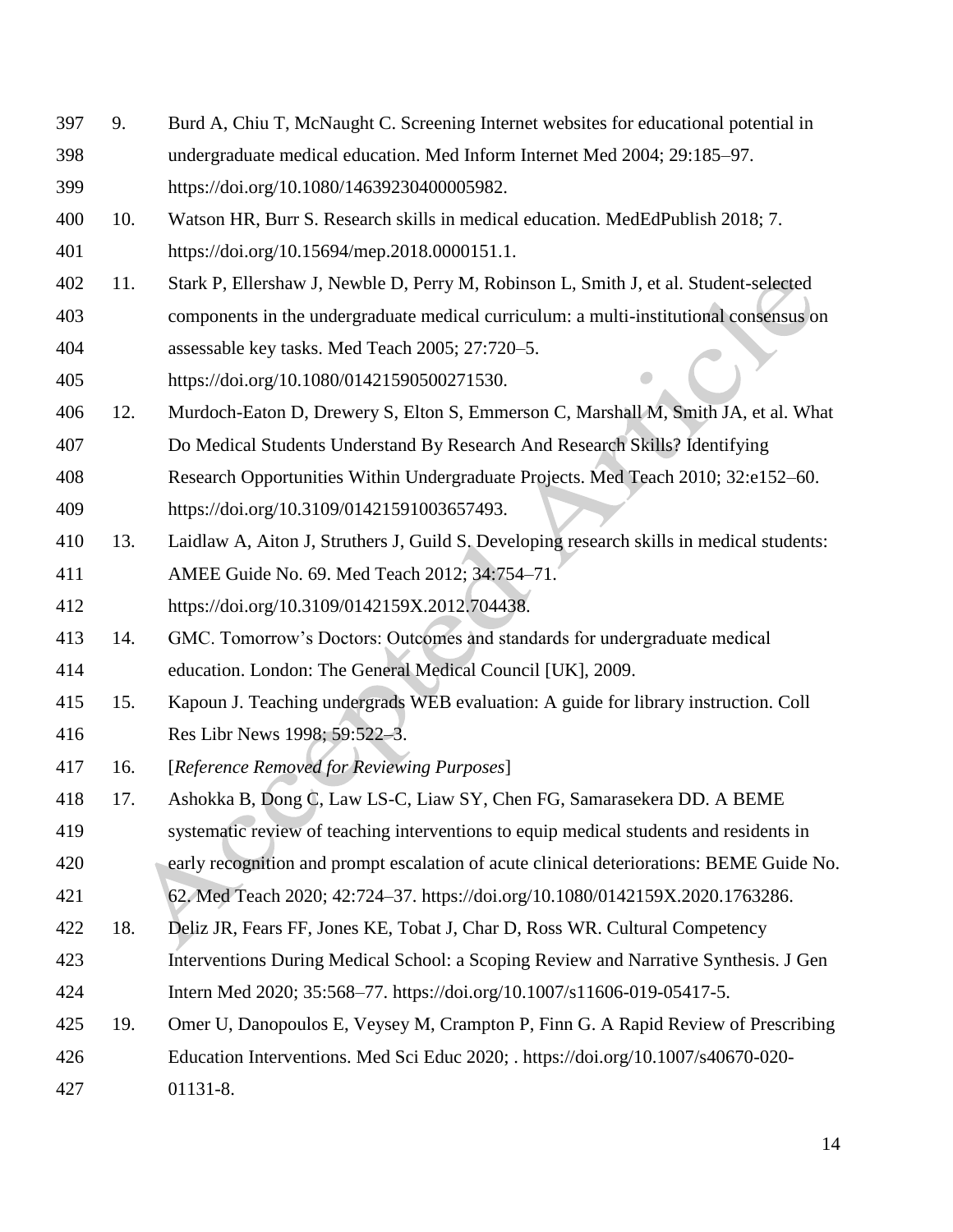20. Galanek JD, Gierdowski DC, Brooks DC. ECAR Study of Undergraduate Students and Information Technology, 2018. Louisville, CO: ECAR, 2018. 21. Tannery NH, Foust JE, Gregg AL, Hartman LM, Kuller AB, Worona P. Use of Web- based library resources by medical students in community and ambulatory settings. J Med Libr Assoc 2002; 90:305–9. 22. Wiedenbeck S, LaBelle D, Kain V. Factors affecting course outcomes in introductory programming. In: Dunican E, Green T, Eds. Proceedings of the 16th Workshop of the Psychology of Programming Interest Group Carlow, Ireland: PPIG, 2004. Pp. 97–110. 23. Ivins J, Ong MP. Psychometric Assessment of Computing Undergraduates. In: Romero P, Good J, Chaparro EA, Bryant S, Eds. 17th Workshop of the Psychology of Programming Interest Group Sussex: www.ppig.org, 2005. Pp. 305–19. 24. Bosch N, D"Mello S, Mills C. What emotions do novices experience during their first computer programming learning session? In: Lane H, Yacef K, Mostow J, Pavlik P, Eds. Lecture Notes in Computer Science Berlin Heidelberg: Springer-Verlag, 2013. Pp. 11– 20. https://doi.org/10.1007/978-3-642-39112-5-2. 25. UNDP. Arab Human Development Report 2003: Building a knowledge society. New York: United Nations Development Programme Arab Fund for Economic and Social Development, 2003. 26. Al Barwani T, Al Yahmadi H, Clayton D, Al Kalbani M, Neisler O, Al Sulaimani H, et al. Measuring Against Expectations: Development of a Multidimensional Profile of University Readiness of Omani Higher Education Intake 2011 – 2013 (Case of SQU). In: Quality Management & Enhancement in Higher Education 20-21 February 2012 Muscat, Oman, 2012. 27. Kumar R, James R. Evaluation of Critical Thinking in Higher Education in Oman. Int J High Educ 2015; 4:33–43. https://doi.org/10.5430/ijhe.v4n3p33. 28. Neisler O, Clayton D, Al-Barwani T, Al Kharusi H, Al-Sulaimani H. 21st century teacher education: Teaching, learning and assessment of critical thinking skills at Sultan Qaboos University. In: Redefining Teacher Education for the Post-2015 Era: Global Challenges and Best Practices New York: Nova, 2016. Pp. 77–95.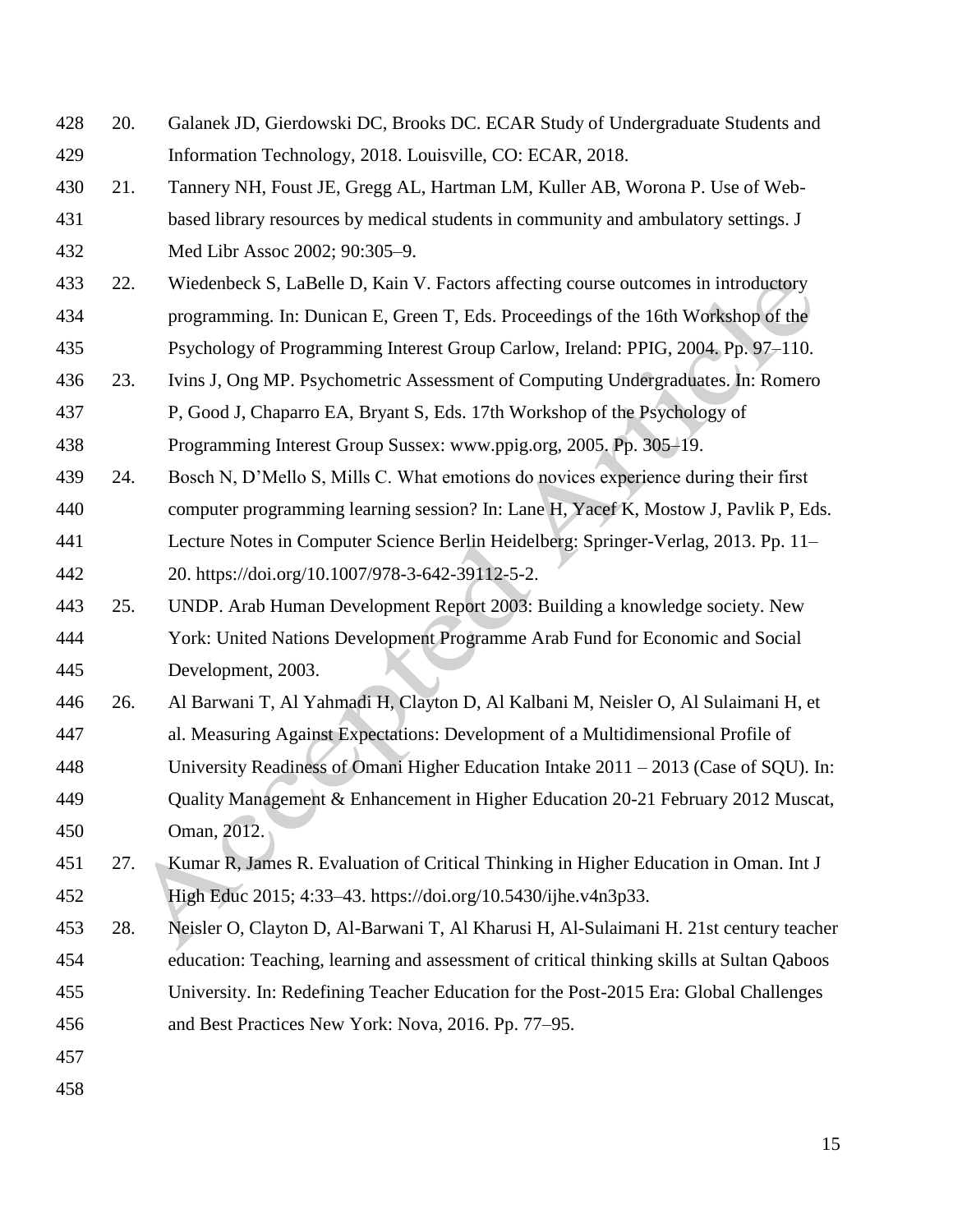| <b>Hours</b> | n   | Percentage |
|--------------|-----|------------|
| < 1          | 1   | 0.67       |
| $1 - 2$      | 17  | 11.41      |
| $3-4$        | 65  | 43.62      |
| $5 - 6$      | 37  | 24.83      |
| $7 - 8$      | 20  | 13.42      |
| $9 - 10$     | 6   | 4.03       |
| 11-12        | 3   | 2.01       |
| <b>TOTAL</b> | 149 | 100.00     |

459 **Table 1:** Hours spent on the Internet Per Day

460

# 461 **Table 2:** Pre- and Post-Intervention Means N=149

| <b>Questions</b>                                             | <b>Pre-Intervention</b> |           | <b>Post-Intervention</b> | <b>Differen</b> |       |
|--------------------------------------------------------------|-------------------------|-----------|--------------------------|-----------------|-------|
|                                                              |                         |           |                          | ce              |       |
|                                                              | <b>Mean</b>             | <b>SD</b> | <b>Mean</b>              | <b>SD</b>       | P     |
| How trustworthy would you judge the<br>webpage?              | 5.60                    | 2.50      | 5.45                     | 2.98            | 0.471 |
| How likely would you recommend this<br>webpage to a patient? | 5.28                    | 2.60      | 4.95                     | 2.82            | 0.105 |
| How would you judge the quality of the<br>webpage?           | 5.30                    | 2.50      | 5.36                     | 2.79            | 0.757 |

 $\frac{1}{2}$ 

# 462<br>463

# Table 3: Changes in scores N=149

TY

| <b>Questions</b>                                             |    | Lower         | Equal |               | <b>Higher</b> |               |
|--------------------------------------------------------------|----|---------------|-------|---------------|---------------|---------------|
|                                                              | n  | $\frac{6}{9}$ | n     | $\frac{0}{0}$ | n             | $\frac{6}{9}$ |
| How trustworthy would you judge the webpage?                 | 59 | 39.6          | 43    | 28.9          | 47            | 31.5          |
| How likely would you recommend this webpage to a<br>patient? | 62 | 41.6          | 48    | 25.5          | 39            | 32.9          |
| How would you judge the quality of the webpage?              | 60 | 40.3          | 37    | 24.8          | 52            | 34.9          |

464

465

466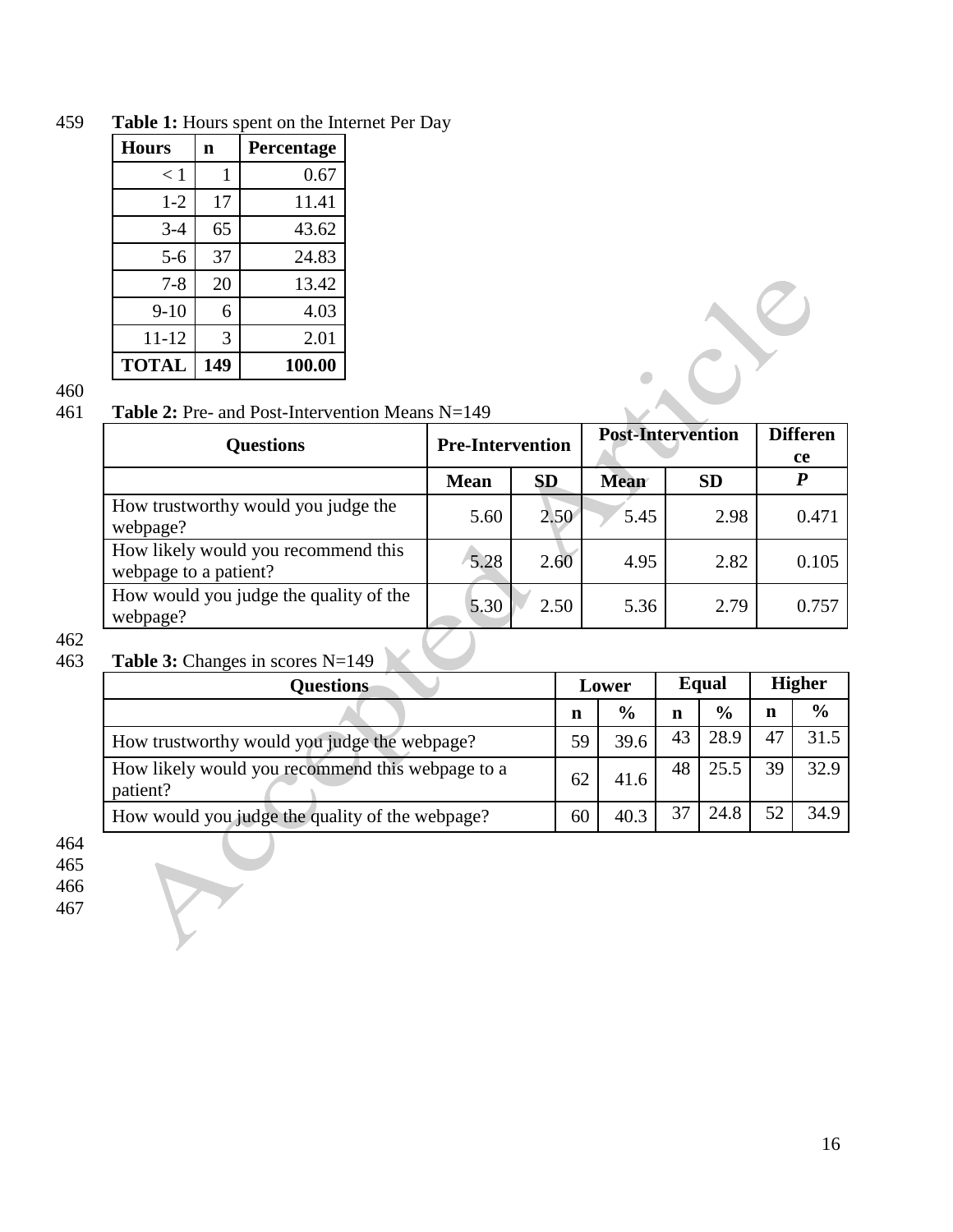468 **Table 4:** Theme, Rating (Negative or Positive), Number of Comments and Examples *before* the teaching intervention

| <b>Theme</b>          | <b>Rating</b> | $\mathbf n$      | <b>Examples</b>                                                                                                                                                                                |
|-----------------------|---------------|------------------|------------------------------------------------------------------------------------------------------------------------------------------------------------------------------------------------|
|                       |               |                  | (No language editing applied)                                                                                                                                                                  |
| <b>Accuracy</b>       | Negative      | 12               | [N] ot all information in the site are correct. some information                                                                                                                               |
|                       |               |                  | need more statistics $[#60]$                                                                                                                                                                   |
|                       | Positive      | $\overline{2}$   | [T] he article and studies help to have more accuracy $[#15]$                                                                                                                                  |
| <b>Authority</b>      | Negative      | 22               | They have not mentioned their level of education or the field<br>they are working in.[#95]                                                                                                     |
|                       | Positive      | 27               | The web page has a lot of references where you know that the<br>information are true and right and know from where they got<br>the information. $[#5]$                                         |
| Objectivity           | Negative      | 11               | [T]he website uses false information to promotes the sales of his<br>book  the reason for that website is not to help further the<br>medical research domain but for commercial reasons. [#59] |
|                       | Positive      | $\overline{0}$   |                                                                                                                                                                                                |
| <b>Currency</b>       | Negative      | 6                | The articles are old. So, its information may had changed and<br>not updated. [#65]                                                                                                            |
|                       | Positive      | $\boldsymbol{0}$ |                                                                                                                                                                                                |
| Coverage              | Negative      | 3                | It is true that this website have a large information about<br>vaccination but that does not mean that it have everything we<br>need to know [#55]                                             |
|                       | Positive      | 11               | [I]t gives access to pdf's that help a person with their inquiry<br>and provides alternatives for your problem.[#101]                                                                          |
| Approp.<br><b>Pts</b> | Negative      | 26               | Some patient will misunderstand the information because the do<br>not havr enough knowledge [#149]                                                                                             |
|                       | Positive      | 32               | [T]his webpage is useful and make the patient life more easily<br>because it has the necessary information and data for make the<br>right decision [#30]                                       |
|                       |               |                  |                                                                                                                                                                                                |